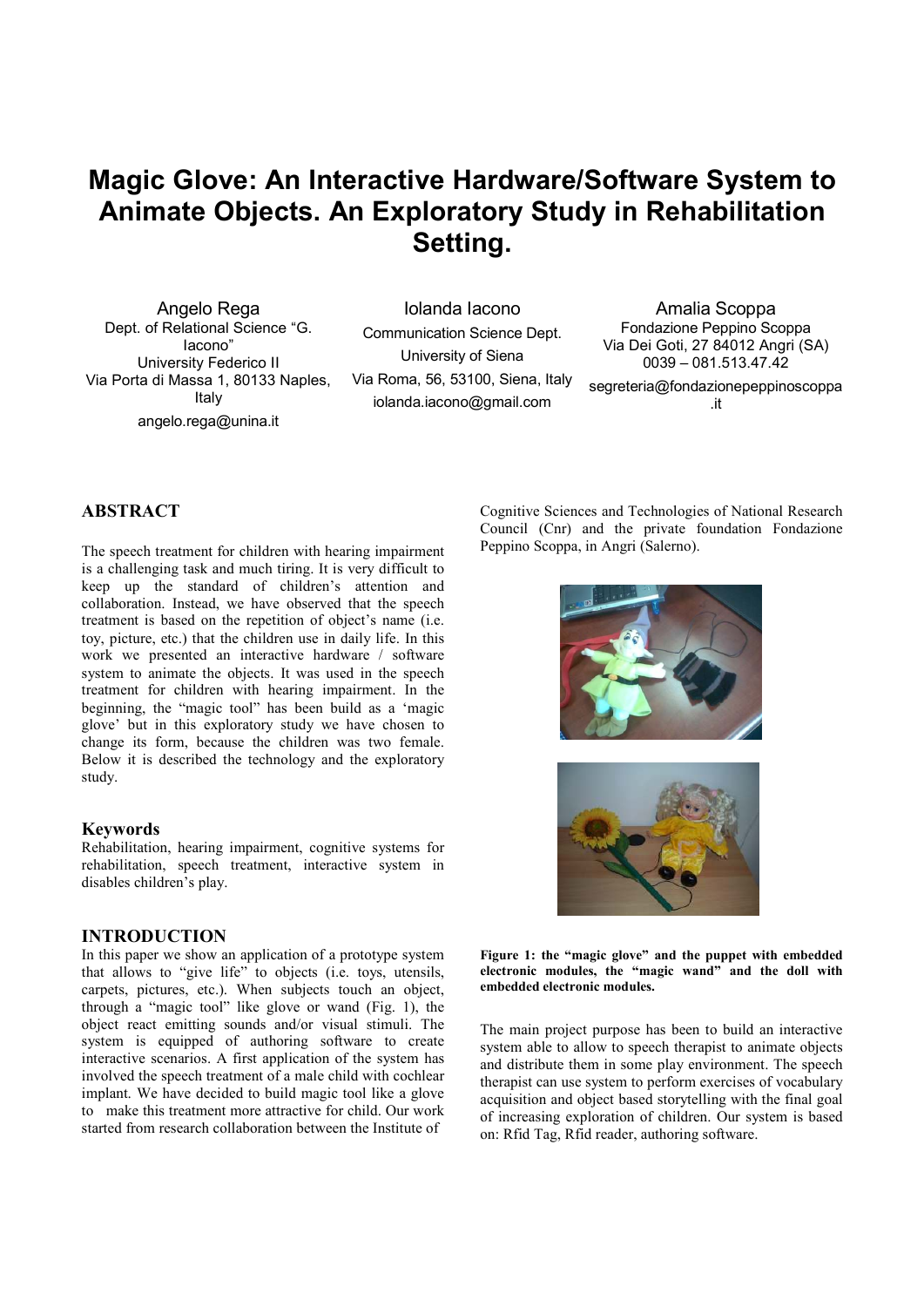We have used Rfid tag to make object reactive and traceable by software. An Rfid tag is a microchip combined with an antenna in a compact package; the packaging is structured to allow the Rfid tag to be attached to an object to be tracked. We have put Rfid tags in the objects, the tags were little and they did not modify shape and size of objects. To track the object in the environment we have used an Rfid reader embedded in a "magic tool" (wand or glove). An RFID reader is a device that is used to interrogate an RFID tag. The reader has an antenna that emits radio waves; the tag responds by sending back its data. After reading the system, embedded in the "magic tool", send information to computer via Bluetooth. The computer elaborates this information and reproduces sounds and/or visual stimuli. The core of our prototype system is based on software. The software manages the information coming from the "magic tool" via Bluetooth device, identifies the objects and reproduces sounds and/or visual stimuli. The software allows to speech therapist or users in general, to associate a media stimulus to each specific tagged Rfid tag object or to create a new stimulus. The users could record video by webcam or a voice clip by microphone and use this media as stimulus. To associate a media stimulus to a tagged object the user had to follow a procedure. First of all it is necessary to touch an object using "magic tool"; then the user have to click on "change button" by software menu, a new windows appears and now is possible to browse media files stored on computer. The user has to choose a file and to click on "save stimulus" button. The stimulus is associated to object. It is possible to delete existing stimuli, creating new ones, previewing a media stimulus. The software gave us information about the interaction of the player (subject) with the objects, for example how many times the subject had touched an object. In figure n. 2 is the screenshot of management software for Rfid tags and stimuli.



**Figure 2: Tag management software.** 

In our opinion the application of this prototype could be considered open to user's need, it could be used in all way is required an interaction between subjects and objects. 'Magic tool' allows to create a treasure hunt made by responsive objects, to maintain high motivation to speech treatment, allowing subjects to come into contact with many stimuli in a playful and autonomous way. The child becomes an active partner who explores and manipulates objects of the environment and the latter interacts with the former by sounds and visual stimuli. 'Magic tool' could be described as a system that creates a circular link between subject, environment, action and perception. To explain this idea we have to read diagram 1 starting from the direction of green arrow. Reading diagram is possible to observe how the child touches object through a device like "magic tool", the object sends information to the software, the environment reacts with a sound sent by computer, and the child percepts this activation. The system has created a circular link between subject, environment, action and perception.



**Diagram 1: Circular link** 

# **AN EXPLORATORY STUDY**

The speech treatment for children with hearing impairment is a challenging task and much tiring. It is very difficult to keep up the standard of children's attention and collaboration. The children need to be stimulated steadily. The speech treatment is based on the repetition of object's name (i.e. toy, picture, etc.) that children use in daily life. During the speech treatment the therapist shows the object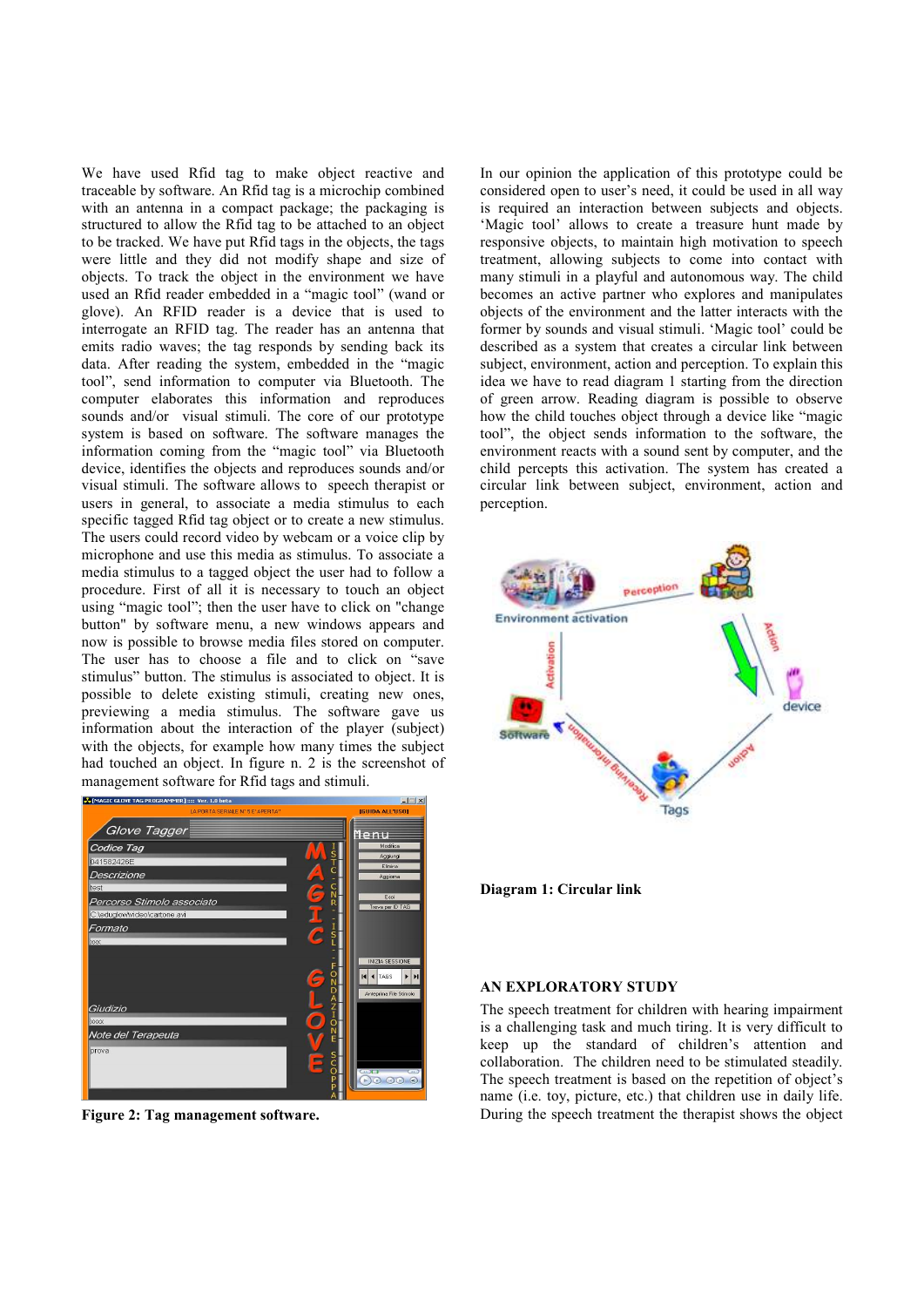to child and appoints it. The task of child is to repeat the object's name.

Observing some rehabilitation therapies, in the private foundation "Fondazione Peppino Scoppa", we have seen that in the first part of speech treatment child's attention and his collaboration was high, but after some minutes the child appears bored, not attracted by the exercise. For this reason, together with the speech therapist, Dr. Simona Riccardi, we have decided to tag some objects used in speech treatment and to install one computer into the setting room and to use the "magic wand". We have chosen some pictures to be tag, familiar or unfamiliar to child (i. e. a picture of feet, a picture of train, a picture of toothbrush, etc.). We have added two stimuli to each object, a sound stimulus (a voice that appoints the object, coming from the PC amplification) and a visual stimulus (a picture that shows the object on the computer's screen). As "sound stimulus", we have chosen therapist's voice, in this way the stimulus used should be more familiar and recognizable by the children. The quality of perceived sound is different if coming from human voice instead of electronic device. In fact, the patient must be trained to the listening of sound coming from electronic devices.

In this study, we have decided to make a comparison between their two individual cases, homogeneous by sex, age and condition. Both subjects are girls, they are 5 years old (Age Media  $= 4.5$ ), and are respectively affected by acute neurosensorial bilateral ipoacusia and acute perceptive bilateral ipoacusia, the cause of the disease is unknown. In the phase of experimental planning it has been decided to use the "magic wand" just for one child. So, one child has followed the "classical" speech treatment, while other child has followed the speech treatment mediated by the "magic wand". We have chosen to carry out the exploratory study using the "magic wand" for just one child to test tool benefit in the speech treatment.

The main goals that have led the study have been the following:

- 1. Verifying if the presence of an object that activates change in the environment after its manipulation is able to catalyse the attention of the child on the rehabilitative tasks;
- 2. Observing if through a play based on repetition of objects' name and images' description manipulated by glove or touched by wand, it is possible to obtain an improvement of performance in phonetic capabilities of patients;
- 3. Trying out if through the use of our prototype is possible to maximize the patient's exploration inside the room where the therapy takes place in

order to trigger a play of repetition and selfexploration.

We have used, to value the baseline of children, the Peabody Picture Vocabulary Test - Revised (PPVT-R) of Lloyd and Leota, M. Dunn. This test measures an individual's receptive (hearing) vocabulary and it provides a quick estimate of verbal ability or scholastic aptitude. The total score can be converted to an IQ score.

# **METHOD and RESULT**

The study has been conducted in a private rehabilitation centre where the children have been regularly followed a speech treatment. All speech treatments have been video recorded to observe behavioural changes and reactions during the speech treatment both without "magic wand" and with "magic wand". The presence of an observer during the speech treatment has been avoided, in order to guarantee the ecological protection of the therapeutic setting.

The Peabody Picture Vocabulary Test (PPVT-R) has been administered to the children before the observations and in the end of it. The two children have obtained different values at the evaluation of baseline. From the first administration of PPVT-R, the child A has no achieved an useful raw score to compare with the equivalent standard score for her age. Even though, she is 4 years and 10 months old, she has not a receptive vocabulary appropriate to her age. Instead, the child B has achieved a raw score useful and so it has been possible to deduce an equivalent score for her age. This indicates that the child B has a receptive vocabulary appropriate for his age. For this reasons, we have decided to use the "magic wand" just for one child. We have chosen the child A, because she has presented a higher compromise of language. The child A has carried out the speech treatment with the "magic wand", while the child B has carried out the classical speech treatment. We carried out five observations for each child. All the observations have been analysed subsequently. For each child an observational card – evaluation has been completed. This observational cardevaluation has been chosen because it is useful to evaluate the neuropsychological functions of children. The original observational card – evaluation of Barthelemy, Hamereury, Le lord (1995) evaluated fifteen functions. In this study, we have chosen to evaluate some main functions, as i. e. Attention, Tone muscular, Association and Language. Each function has been defined according to different items. For each item it has been assigned a value from 1 to 5 (from absence of behaviour to strong presence of behaviour). Starting from the initial observations, the child A has showed a greater interest and an increase degree of attention during all the speech treatments. The child was visibly attracted by "magic wand", its way to arise in